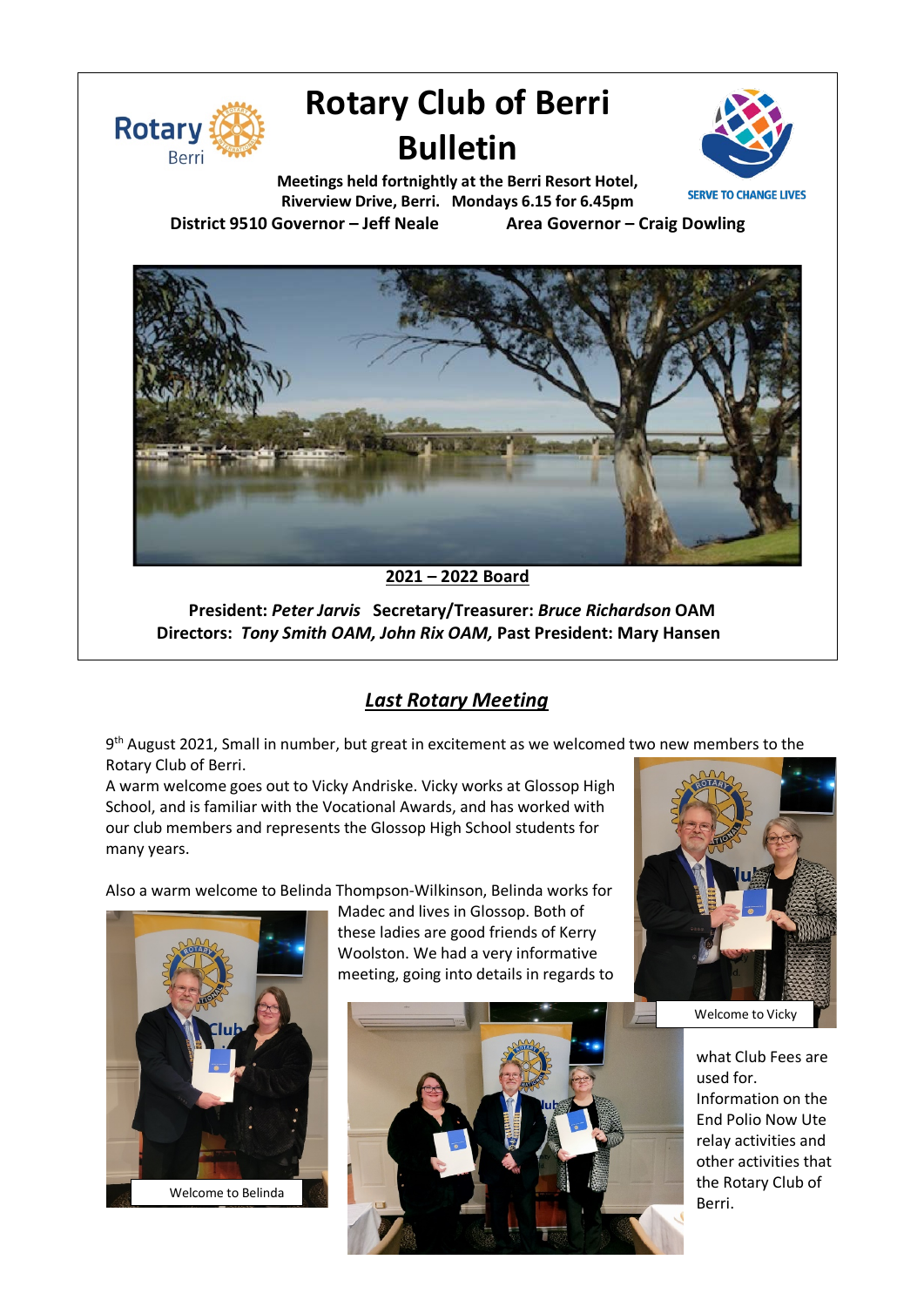# *PRESIDENT Peter Jarvis has expressed an interest to consider celebrating our clubs 60th birthday.*

Due to Covid-19, we have missed our actual 60<sup>th</sup> birthday, the Board is considering a 60+1. Hopefully celebrated before the end of the year. SO, we were considering combining it with Christmas. And the Plus one could also be bring a friend. Let's party before we turn 62. ALSO

Peter has been asking the club for help to monitor a Shelter Box Field Day site to promote Rotary and the Riverland clubs as part of a membership drive. Mary suggested that we have a Community Service angle to offer interested potential members, followed up with a Sundowner like we spoke about on a previous occasion to offer a relaxed atmosphere to share the works of our club. Hopefully sparking an interest in the invited guests.

If we can get any volunteers to help at the field day, we propose that we need only about an hour of your time to monitor the Shelter Box site. Your help in this will be greatly appreciated. If you have a good knowledge of the workings of the club then we need you. Please contact President Peter.

# *REMINDER*

# *Club fees are due. \$250.00 to be paid into Berri Rotary Club account, Information is contained in the email sent from Treasurer Bruce Richardson. If it is a financial strain, half will be accepted per 6 months* Subs may be paid by:

- Cash to the Treasurer
- Cheque made out to the Rotary Club of Berri
- Direct credit to the club bank account as follows:
	- o BSB 105 052
	- o Account number 712 557 540
	- o Name Rotary Club of Berri

# *Thank you for taking care of business promptly*

# *Next Meeting 2758 23rd August 2021*

Aug 23<sup>rd</sup> Meeting at Hotel

#### *Future Meetings – (Two each Month)*

| Sep $13th$    | Meeting at Hotel            |
|---------------|-----------------------------|
| Sep 27th      | Meeting at Hotel - DG Visit |
| Oct $11^{th}$ | Meeting at Hotel            |
| Oct $25th$    | Meeting at Hotel            |

#### *Dates for your Diary*

Board meeting – venue TBA

Aug  $23^{rd}$  Board meeting – venue TBA

#### *Dates to remember*

Sep 17<sup>th</sup> 18<sup>th</sup> Field Day for Shelter Box assistance required Sep 27<sup>th</sup> District Governors visit preceded by Board meeting